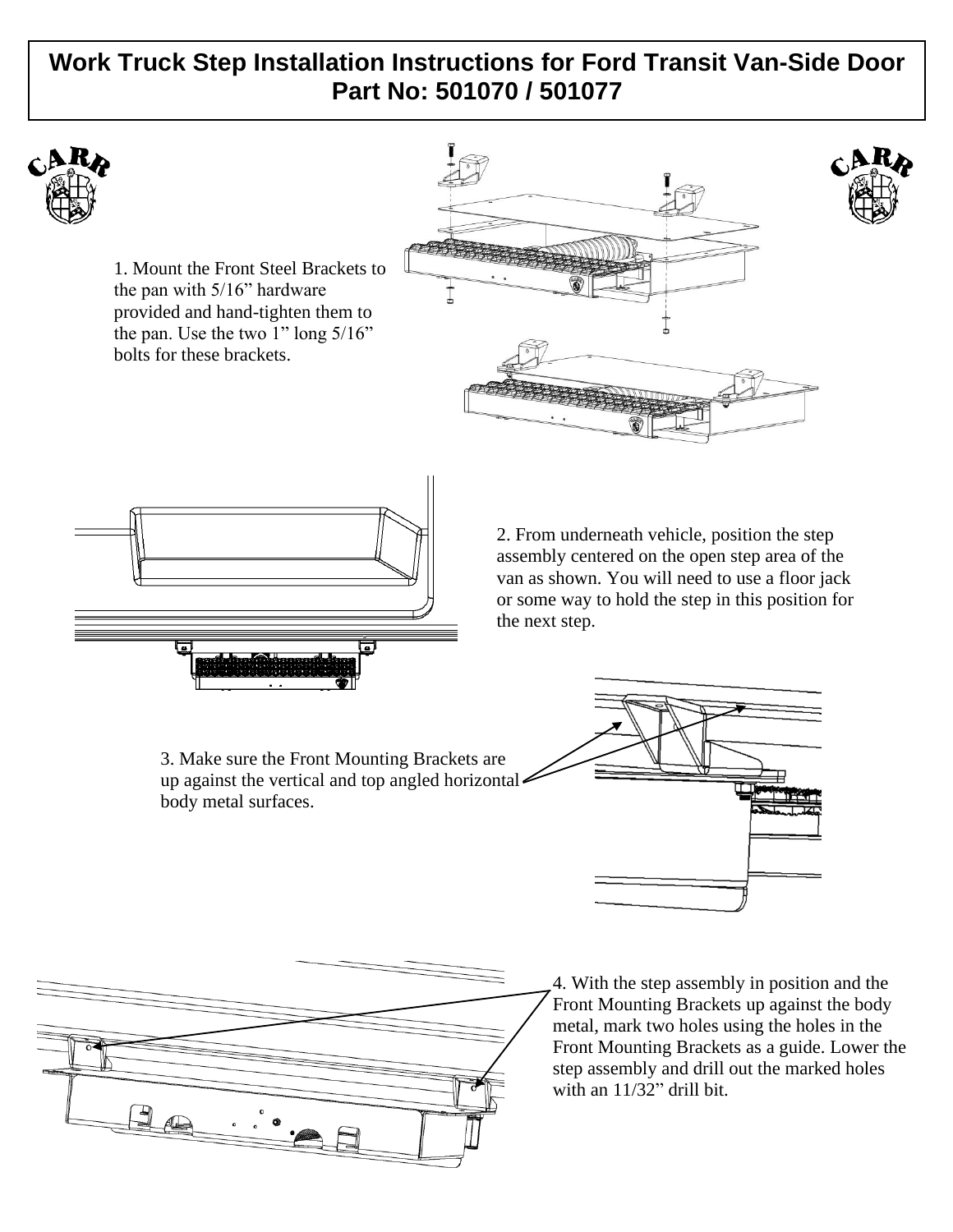# **Work Truck Step Installation Instructions for Ford Transit Van-Side Door Part No: 501070 / 501077**

5. With the holes in the body metal, take the two Blind Retainer Nuts and insert them between the body metal and the plastic molded cover. You will need a flat blade screw driver to carefully bend the plastic molded cover down so you don't break the plastic or the clips holding it on.





7. Place the step assembly back into place. Use the  $5/16$ " X 1" hardware used in step 1 to reinstall the step assembly. Securely tighten the hardware. If the holes do not line up, loosen the other hardware enough to get all hardware aligned and than securely tighten the hardware.



6. Place the Front Mounting Brackets back into place. With the Blind Retainer Nuts installed, use the 5/16" X 1" bolts with the flat washers and tighten both brackets to the vehicle. Take the two  $\frac{1}{4}$ " self-tapping screws and install them through the  $\frac{1}{4}$  holes on the top of the Front Mounting Brackets. An impact wrench will make this easier.



8. Place the Rear Mounting Brackets on the back of the step assembly. Make sure the top of the Rear Mounting Brackets are flat against the body metal. Take the remaining 5/16" hardware and securely tighten the Rear Mounting Brackets to the step assembly and the center holes of the cover to the step assembly. Make sure the step assembly is level to your vehicle. With the step assembly in that position take the 5/16" self-tapping screws, using the four holes at the top of each Rear Mounting Bracket, and securely tighten the Brackets to the vehicle. An impact wrench will make this task easier. Now your step is ready to go! Push your step in to either lock or unlock it.